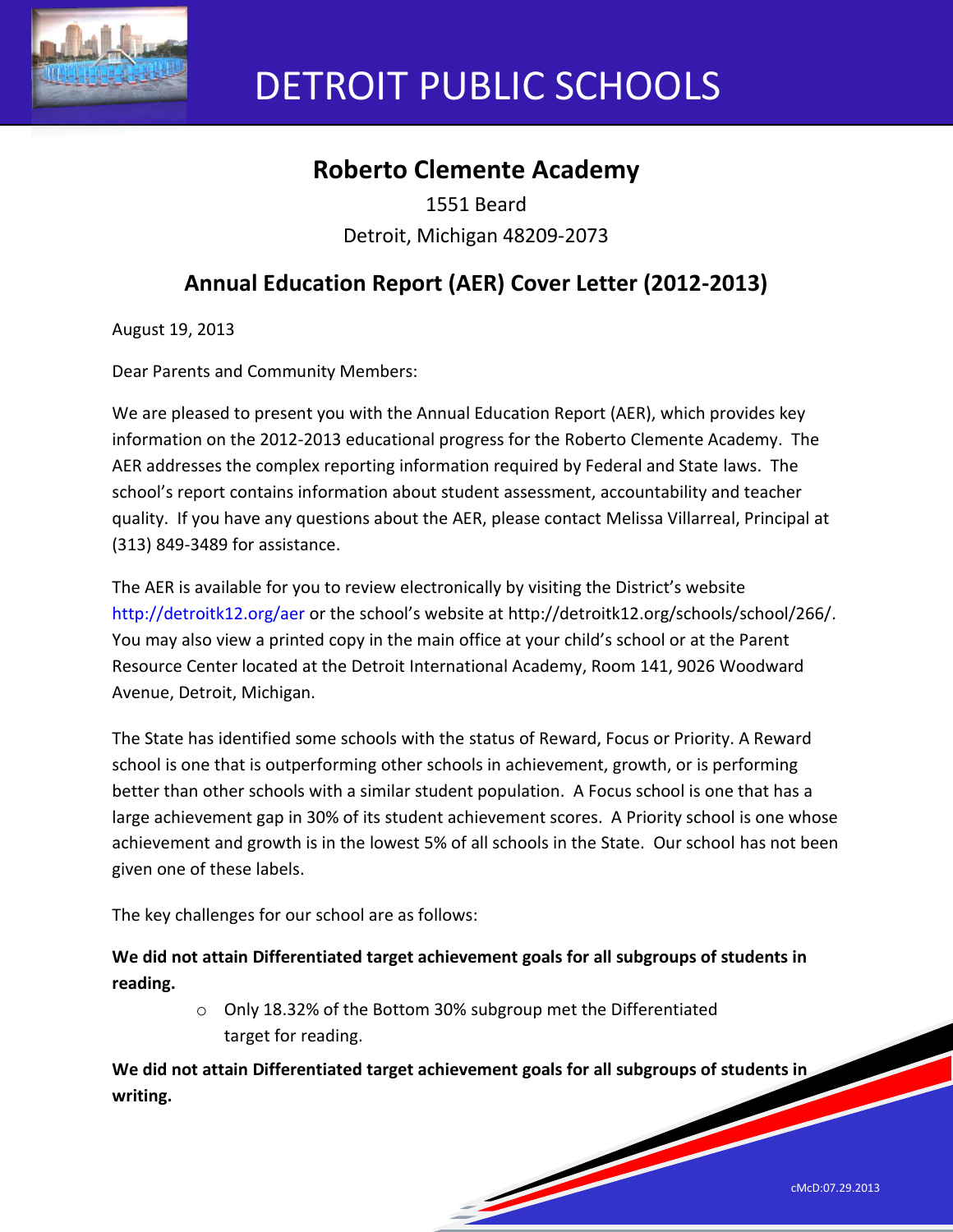cMcD:07.29.2013

 $\circ$  Only 0.0% of the Bottom 30% subgroup met the Differentiated target for writing.

**We did not attain Differentiated target achievement goals for all subgroups of students in mathematics.** 

> o Only 0.0% of the Bottom 30% subgroup met the Differentiated target for mathematics.

**We did not attain Differentiated target achievement goals for all subgroups of students in science.** 

> $\circ$  Only 3.0% of the All Students; 0.0% of the Bottom 30%; 6.9% of the Hispanic; 6.6% of the Economically Disadvantaged and 5.68% of the Students with Disabilities subgroup met the Differentiated target for science.

## **We did not attain Differentiated target achievement goals for all subgroups of students in social studies.**

 $\circ$  Only 0.0% of the Bottom 30% subgroup met the Differentiated target for social studies.

We are actively working to address our Michigan School Scorecard issues, accelerate student achievement and close persistent gaps in achievement by implementing the school wide reform model: Multi-Tiered Systems of Support. With this model, all students will receive support in meeting the State's proficiency targets in all content areas. Teachers, staff, and administration will analyze data, develop individual student education plans, and differentiated instruction to meet the diverse needs of all learners. Teachers will use technology to enhance content, increase student engagement, and support students at all ability levels.

To improve our Michigan School Scorecard status we will also focus on professional development in the areas of: Sheltered Instruction Observation Protocol (SIOP), Blue Print for Exceptional Writing, and the Integration of Technology to Differentiate Instruction in all content areas. In addition, Title I funding will be allocated to maintain support staff and support programs aimed at small group intervention in order to accelerate student achievement.

Roberto Clemente Learning Academy will focus on increasing attendance for all subgroups.

Roberto Clemente Learning Academy has developed a comprehensive Parent Involvement Policy, Parent Compact, and Parent Involvement Calendar to guide parental involvement. In order to achieve our goal of becoming a center of excellence we must have the support of every parent and guardian.

Page 2 of 7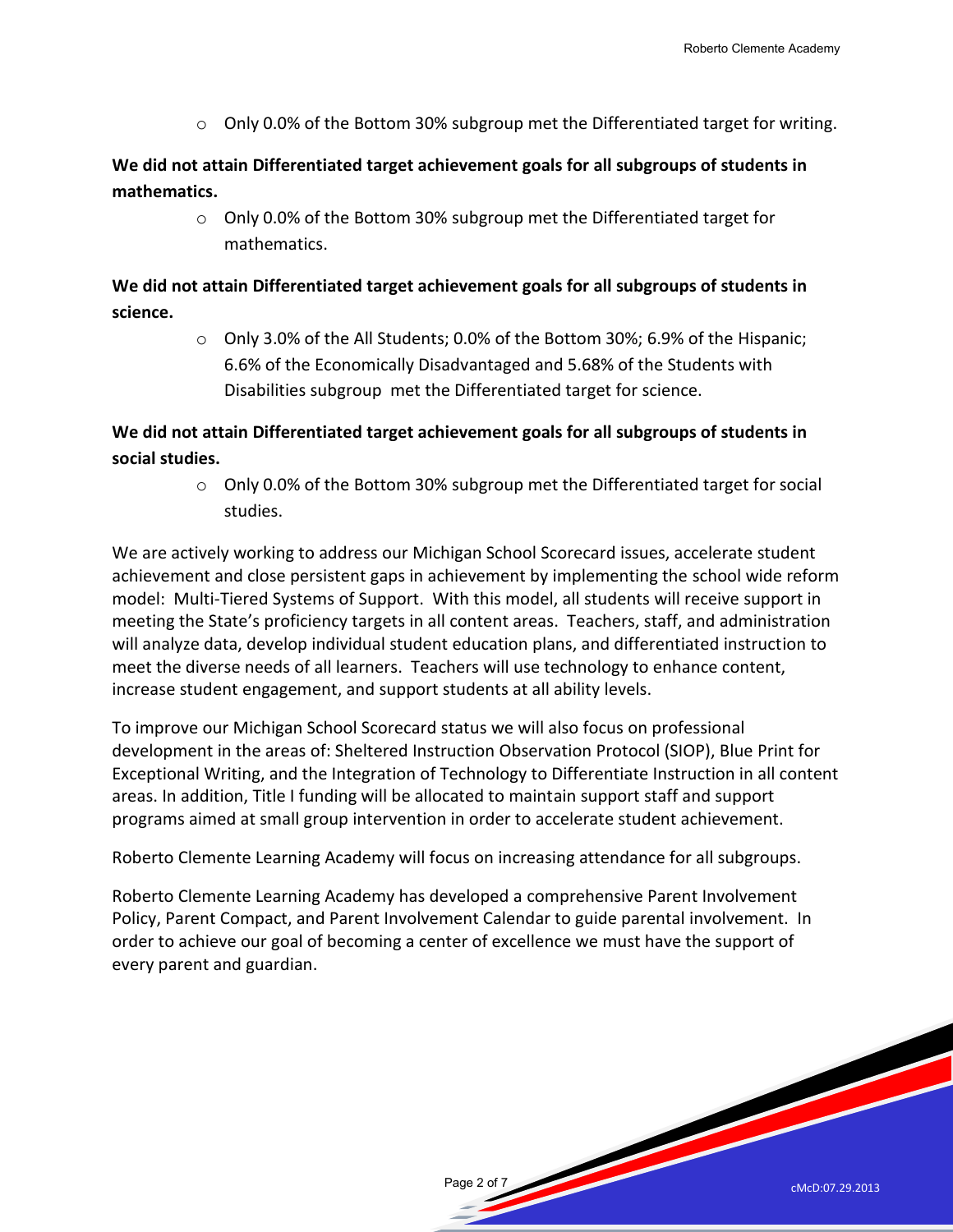#### **Parent Involvement**

Parents can become full participants in their child's education by:

#### **Assuring:**

- $\triangleright$  Students are on time
- $\triangleright$  In school every day
- $\triangleright$  Prepared to learn

#### **Volunteering**:

 $\triangleright$  In classrooms, on school field trips, parent read-in.

#### **Joining:**

 $\triangleright$  PAC-SA

#### **Attending:**

- $\triangleright$  Monthly parent meetings
- $\triangleright$  Parent teacher conferences
- $\triangleright$  Open house
- $\triangleright$  Grade Level curriculum meetings,
- $\triangleright$  Student skill recognition ceremonies
- $\triangleright$  Student of the month ceremony
- $\triangleright$  Literacy month activities
- $\triangleright$  Family Math Night
- $\triangleright$  Writing Fair
- $\triangleright$  Science Fair
- $\triangleright$  Adopt a Country Celebration
- $\triangleright$  School Holiday programs

Additionally, parents/guardians are encouraged to become involved in the successful education of children by helping them establish S.M.A.R.T. goals, which are:

**Specific –** What, Why and How

**Measurable –** Measure progress to help stay on track and reach target dates

**Attainable –** Make a commitment to take small steps to accomplish the goals that are set

**Realistic –** Is the goal "do-able"? Not "easy" but attainable by pushing yourself

**Timely –** Set a time limit for completion and take action NOW.

(Available online at [http://www.goal-setting-guide.com/goal-setting-tutorials/smart-goal](http://www.goal-setting-guide.com/goal-setting-tutorials/smart-goal-setting)[setting](http://www.goal-setting-guide.com/goal-setting-tutorials/smart-goal-setting)

State law requires that we also report additional information.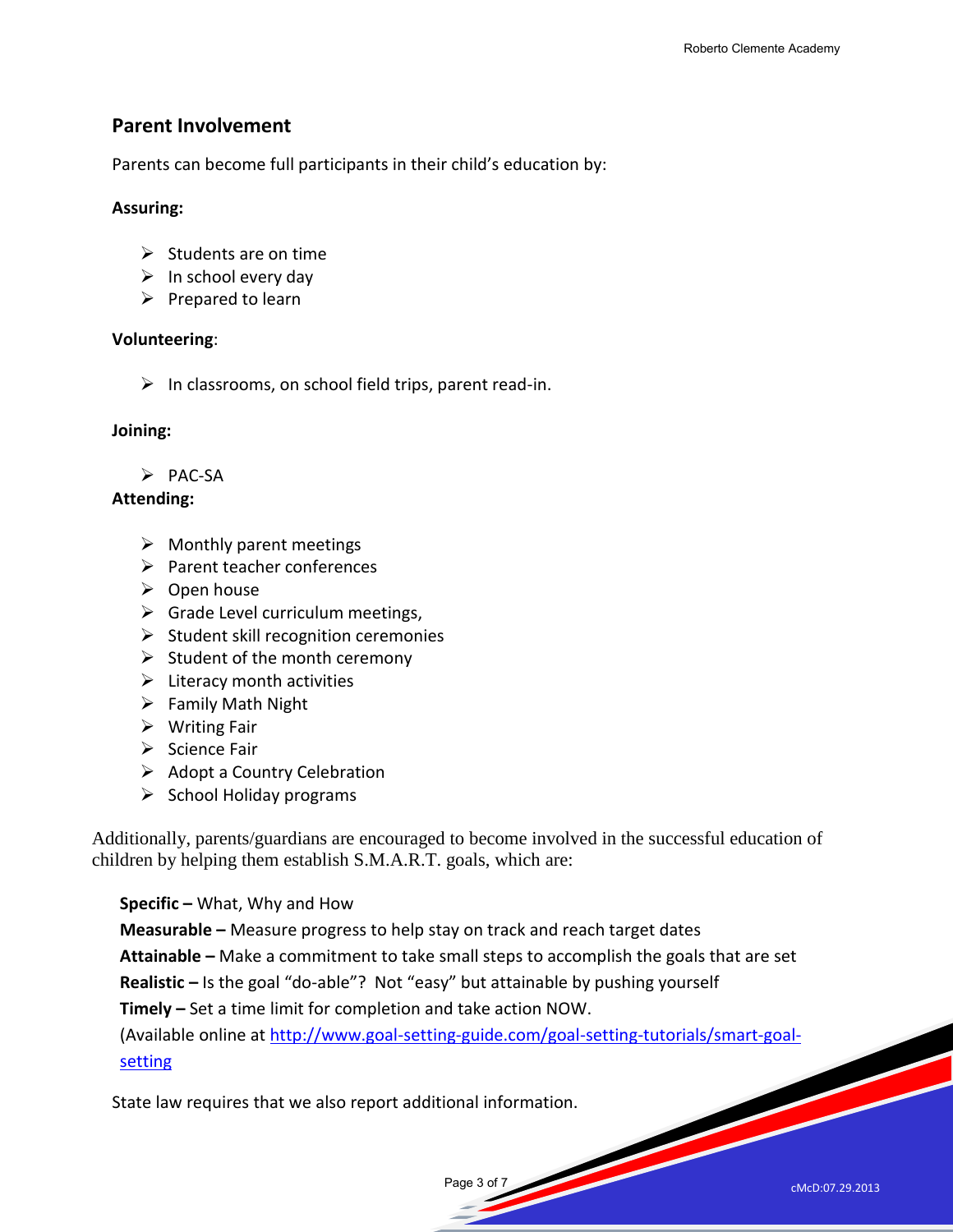# **Process for Assigning Pupils to the School**

During the 2011-2012 school year, Detroit Public Schools implemented the "Open Enrollment Initiative." This initiative allows students to elect to attend any Detroit Public School without being required to live within the boundary for that school. The "Open Enrollment Initiative" does not apply to the Examination High Schools or Application Schools. Parents may enroll their child(ren) in the school of their interest as long as the school has not reached capacity for their particular grade. Enrollment preference is given to students who live within the boundary of a school.

It should also be noted that transportation will not be provided for students who select a school outside of the boundary of their home school. "Open Enrollment Initiative" resources can be found on our website at: [http://detroitk12.org/resources/prospective\\_students/](http://detroitk12.org/resources/prospective_students/)

## **School Improvement Status**

| Year      | <b>School Improvement Status</b> |
|-----------|----------------------------------|
| 2012-2013 | No Status                        |
| 2011-2012 | No AYP $\sim$ AYP Not Met        |

# **Detroit Public Schools' Core Curriculum:**

Consistent with the Detroit Public Schools 2013-2017 Strategic Plan, there are aggressive plans to accelerate the rate of student achievement and to ensure that students graduate with the academic and social skills necessary for success in college and the workplace.

# **Specific curriculum actions are based on the District's strategic plan to:**

- I. Broaden Services to Address Student Needs
- II. Support Parents and Families
- III. Offer Broad/High Quality Programs
- IV. Improve Customer Service
- V. Create Safe Learning Environments
- VI. Transform Central and School based services to serve customers better

Page 4 of 7

- VII. Improve Technology
- VIII. Minimize the Impacts of Change
- IX. Foster School-Based Leadership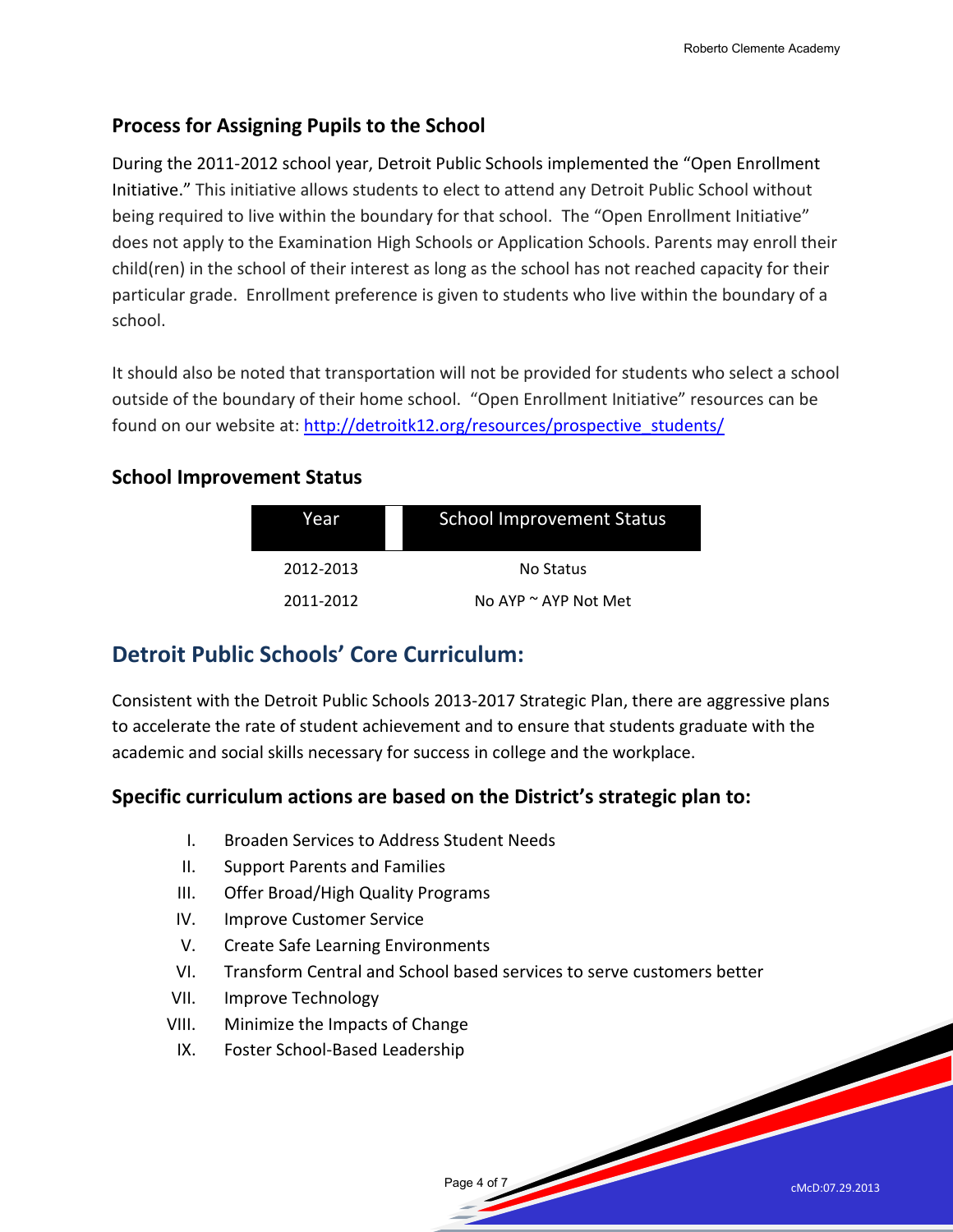# **Specific Curriculum Actions (Continued):**

- X. Celebrate and Promote Success Ensure Fiscal Stability
- XI. Improve Attendance and Discipline

The "Neighborhood-Centered, Quality Schools," Strategic Plan, is available online at [http://detroitk12.org/content/wp-content/uploads/2013/03/Strategic\\_Plan\\_DRAFT-FINAL.pdf](http://detroitk12.org/content/wp-content/uploads/2013/03/Strategic_Plan_DRAFT-FINAL.pdf)

## **Access to the Core Curriculum**

The instructional strategies and grade level expectations are aligned to the State standards and the NAEP. This represents the core curriculum, which is supported by the texts, materials, computer software and other school level resources used daily in the classrooms. All of the professional development activities are aligned to the core curriculum.

The implementation is a process delineated in the District Plan. This plan serves as the framework for each school's academic achievement plan.

The frequent monitoring of the implementation of these plans are conducted by the school diagnostic visits, review of the benchmark assessments, use of the teacher evaluation tool and adherence to the pacing calendar.

The variances from the State Plan can be found in the grade level expectations, which are also aligned to the higher standards of NAEP.

Parents/Guardians are offered classes to increase parenting skills, early childhood literacy, adult literacy and GED. During the school year, the Regional Parent Resource Center is a vehicle for parents and other community members to participate in regular and on-going informational and participatory sessions focused on curriculum and instruction. Learning Village (an online instructional management system),Web updates and semi-annual progress reports are a means to disseminate achievement information to educators. Parents will have the opportunity to monitor students' progress, including attendance, through **Parent Connect** in the Fall.

Detroit Public Schools Core Curriculum is currently under revision. Pacing Charts and Curriculum guides will be posted to the Division of Teaching and Learning under the Leadership page of our website in the near future.

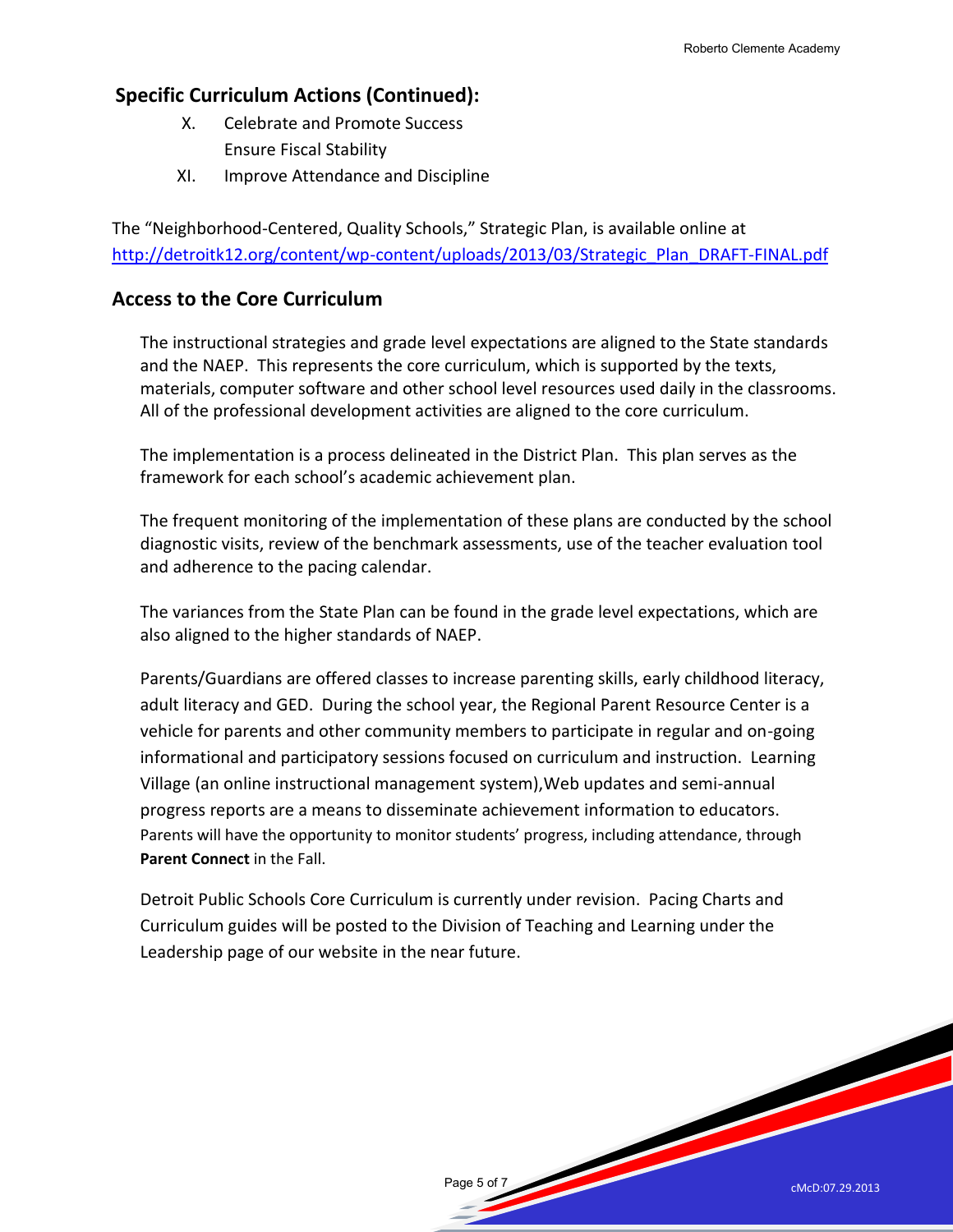#### **Parent Engagement**

- $\clubsuit$  Use the technology portal for parents to view daily lessons and to communicate with teachers.
- $\cdot \cdot$  Implement and follow through with the parent contracts.
- Use the Parent Resource Center to engage parents in innovative workshops and sessions that are practical and will result in parent support to students at home.

#### **Student Achievement Results**

Aggregate Student Achievement Results and Detroit Public Schools Quarterly NWEA~MAP Reading and Mathematics reports for Roberto Clemente Academy can be found on the Detroit Public Schools' web page at the Research, Evaluation and Assessment site at [http://detroitk12.org/data/rea/.](http://detroitk12.org/data/rea/) The following reports are available:

- District Profile Report
- Combined School Profile Reports
- Individual School Profile Reports
- Adequate Yearly Progress (AYP) Reports
- Michigan Accountability Scorecard Report
- Annual Education Report

#### **Parent-Teacher Conferences (Interactions):**

| School Year | <b>Total Parent</b><br>Interactions | Percent |
|-------------|-------------------------------------|---------|
| 2012-2013   | 1977                                | 138.4%  |
| 2011-2012   | 1220                                | 58.0%   |

The Detroit Public Schools' Office of Research, Evaluation, Assessment and Accountability has developed a data collection system which has enabled the District to comply with the Annual Education Report criteria of identifying the number and percent of students represented by parents at Parent-Teacher Conferences.

> 1.0 Data from the PTC Forms represent "parent interactions" with teachers, per school, per card marking.

> > Page 6 of 7